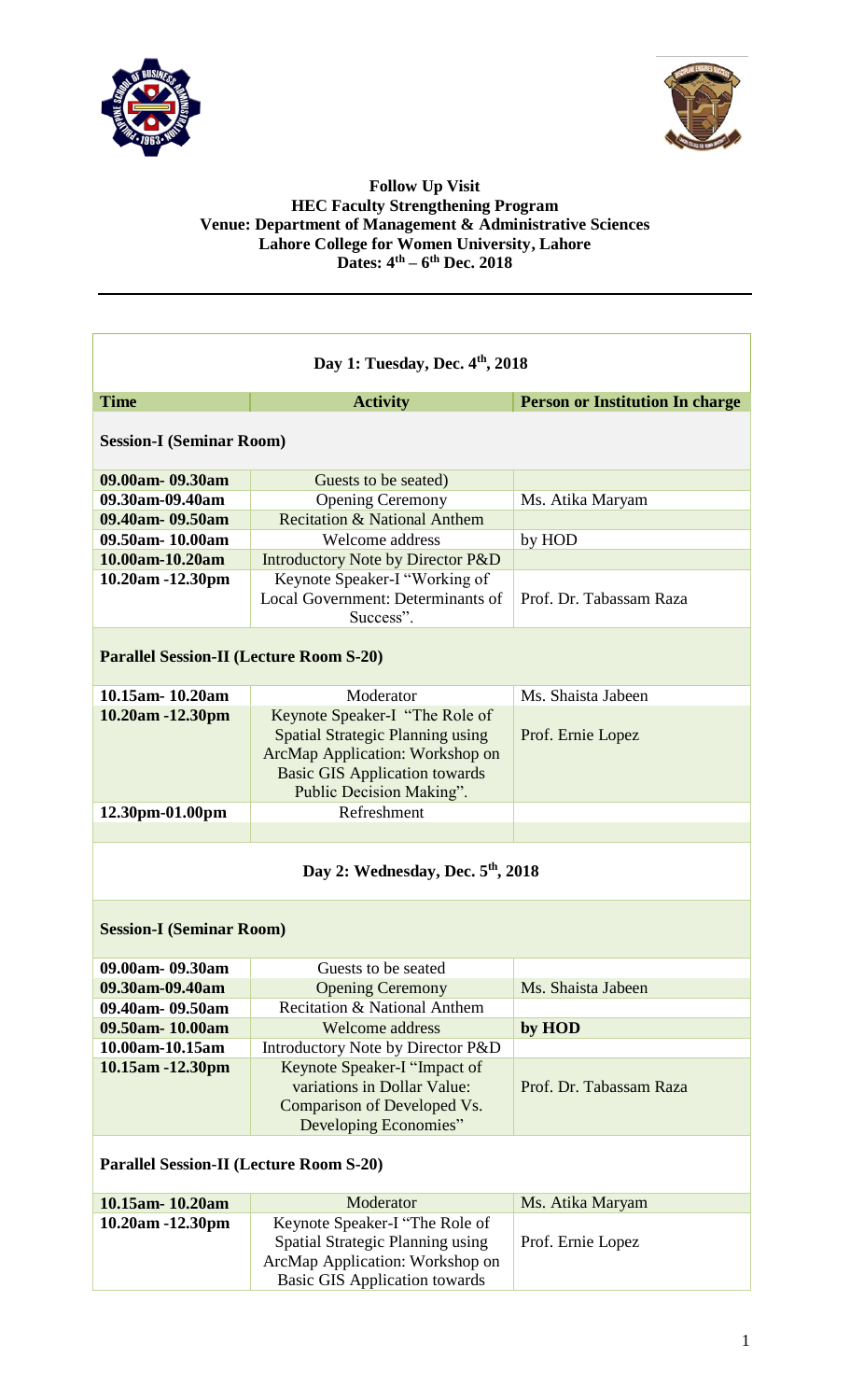|                                    | Public Decision Making".              |  |  |
|------------------------------------|---------------------------------------|--|--|
| $12.30$ pm $-12.40$ pm             | <b>Closing Remarks Foreign Guests</b> |  |  |
| $12.40$ pm-12.50pm                 | Vote of Thanks ( <b>HOD</b> )         |  |  |
| 12.50pm-01.30pm                    | Refreshment                           |  |  |
|                                    |                                       |  |  |
| Day 3: Thursday, Dec. $6th$ , 2018 |                                       |  |  |
|                                    |                                       |  |  |
|                                    |                                       |  |  |
| 10.30am - 11.00am                  | LOI Signing Ceremony between          |  |  |
|                                    | Foreign Guests & Vice Chancellor      |  |  |
| 11.00am-11.30am                    | Refreshment                           |  |  |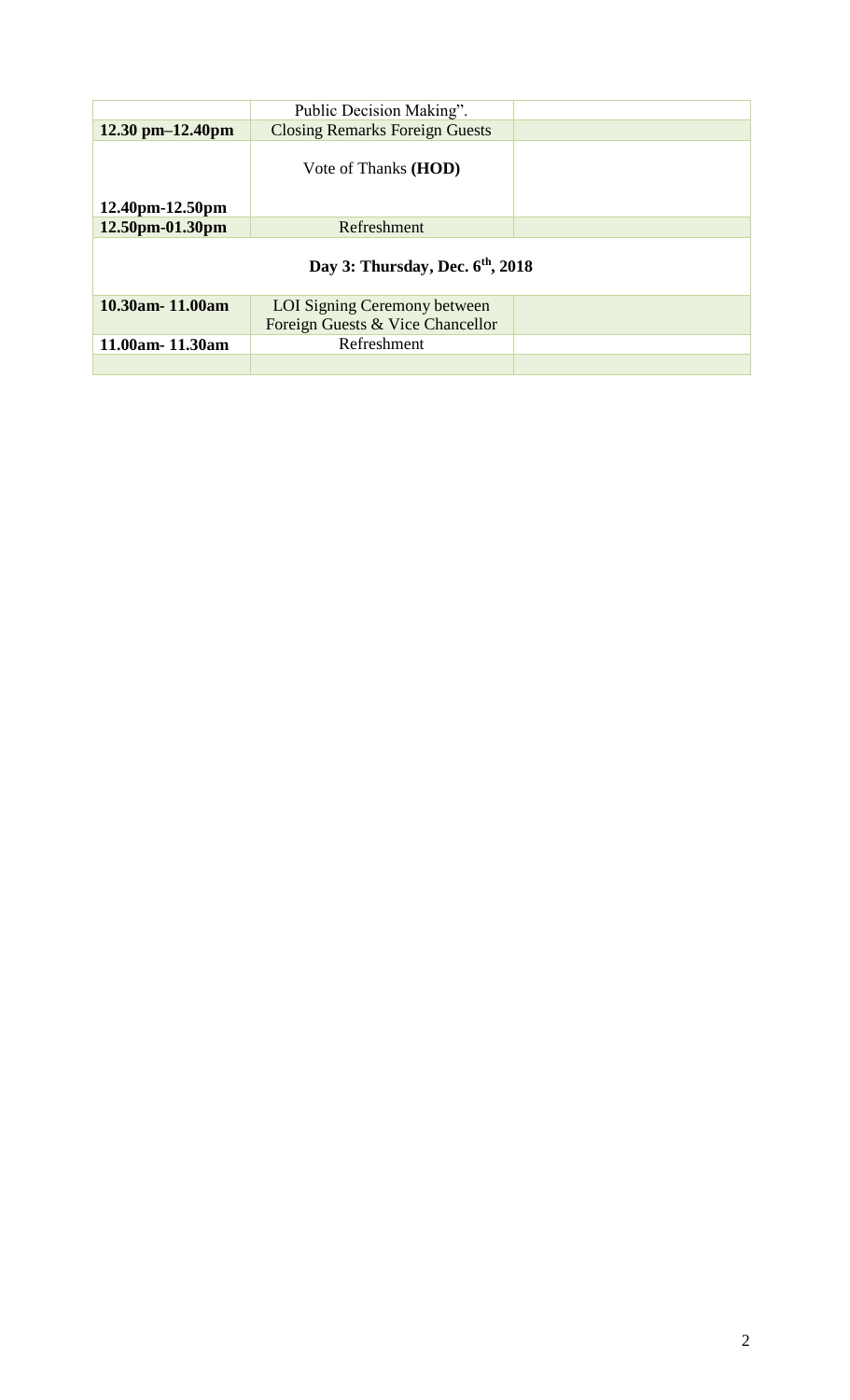



## **Follow Up Visit HEC Faculty Strengthening Program Venue: Department of Management & Administrative Sciences Lahore College for Women University, Lahore Dates: 3 rd – 6 th Dec. 2018**

## **Day 1**

The Lahore College for Women University's Department of Management Sciences and Public Administration organized a three-day Follow-Up Visit under the Higher Education Commission (HEC) Faculty Strengthening Program. A series of academic lectures were delivered in such regard.

The following guests were invited from different fields;

•**Prof. Dr. Tabassam Raza** (Associate Dean and DRM-Unit Director, Philippine School of Business Administration-Manila.

•**Prof. Ernie Lopez** (Senior System Analyst, Philippine School of Business Administration).

•**Ms. Rabia Mukhtar** (Disaster Risk Management Specialist at PDMA, Lahore).

•**Prof. Dr. Atiq ur Rahman** (Head, Department of CRP).

•**Prof. Dr. Intesar Ahmed** (Dean, Faculty of Engineering and Technology).

The event was held in the Department of CRP (City Regional Planning). The ceremony was started by recitation & national anthem. The welcome address was given by Ms. Rabia Asif, Incharge, Department of Management Science.

Two parallel sessions took place. In one session Prof. Dr. Tabassam Raza briefed about "Working of Local Government: Determinants of Success". He shed light on the impact of variations in dollar value and therefore made a comparison of developed and developing economies.



 Prof. Dr. Tabassam Raza, Associate Dean and DRM Unit Director, PSBA-Manila

LCWU Faculty and Students

In the other parallel session, Prof. Ernie Lopez talks about "The role of Spatial Strategic Planning using ArcMap Application: Workshop on basic GIS application towards Public Decision Making". This Geographic Information System (GIS Software) is designed to store, retrieve, manage, display and analyze all types of geographic and spatial data. He exemplified the application of this software on the Punjab District, Pakistan.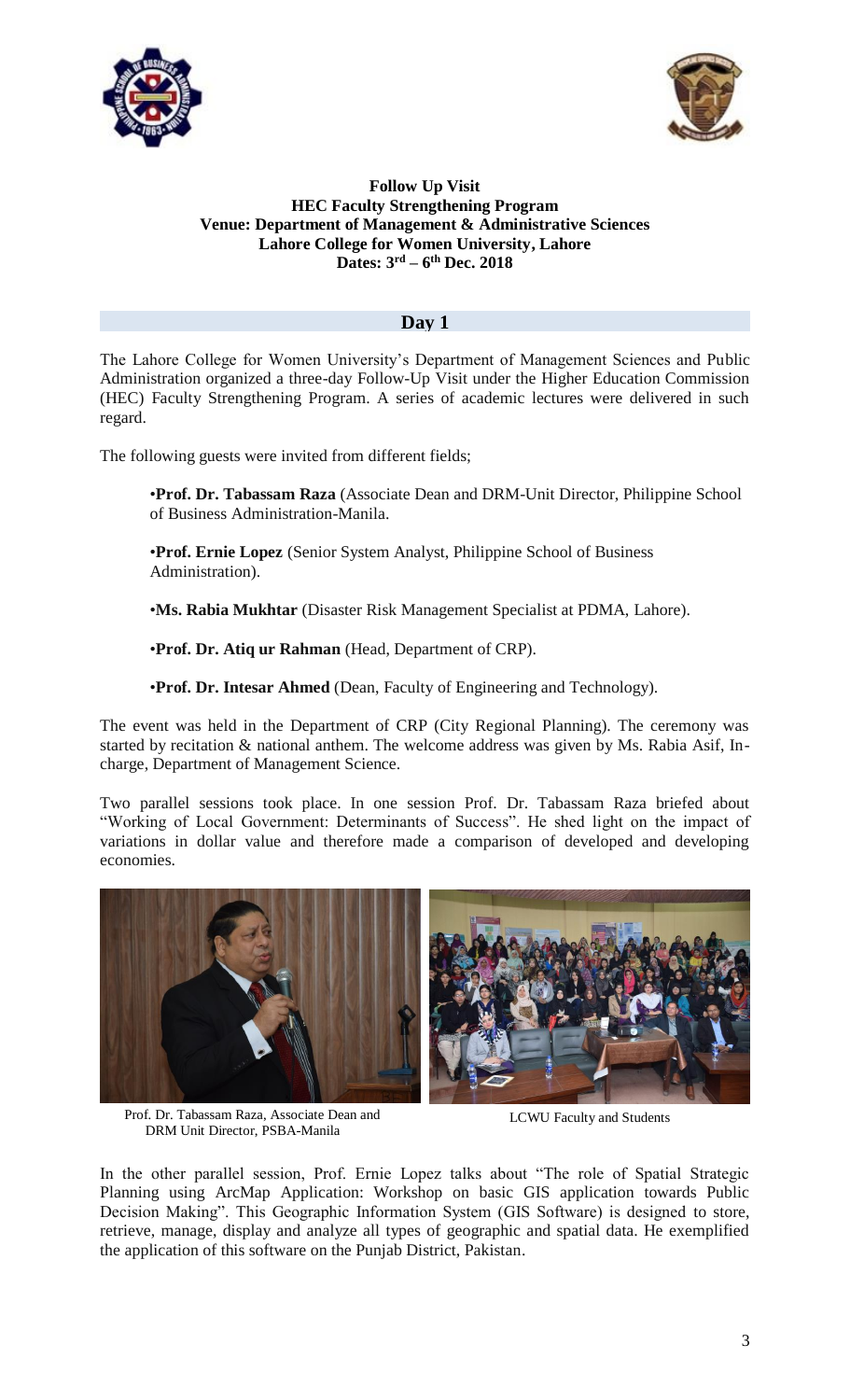

(From Left) Ms. Rabia Mukhtar, LCWU Faculty and Students



Prof. Ernie Lopez, Senior System Analyst, PSBA-Manila

**Day 2**



Prof. Ernie M. Lopez



Receiving the Certificate of Appreciation with Dr. Raza and Dr. Rahman



Prof. Ernie M. Lopez receiving the Plaque of Appreciation from Dr. Rahman



Dr. Raza and Prof. Lopez with LCWU Faculty and Administrator



Prof. Lopez and Dr. Raza with LCWU Faculty and Administrator



LCWU Faculty and Administrator

**Day 3**

The signing of the Memorandum of Understanding (MoU) among PSBA-Manila, Philippines, Department of Management Sciences, and Department of Public Administration of